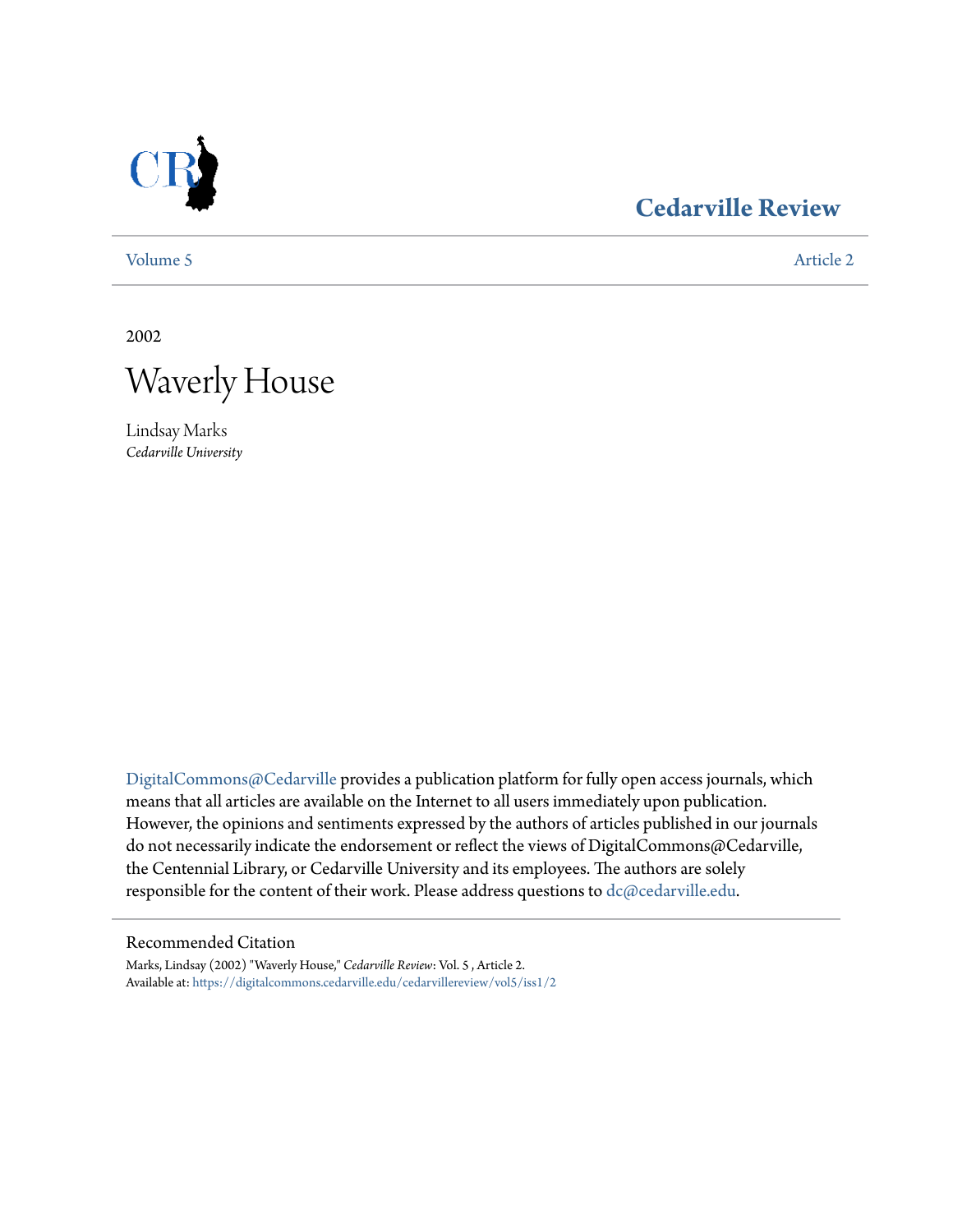# Waverly House

Browse the contents of [this issue](https://digitalcommons.cedarville.edu/cedarvillereview/vol5/iss1) of *Cedarville Review*.

#### **Creative Commons License**  $\bigcirc$   $\circ$

This work is licensed under a [Creative Commons Attribution-Noncommercial-No Derivative Works 4.0](http://creativecommons.org/licenses/by-nc-nd/4.0/) [License.](http://creativecommons.org/licenses/by-nc-nd/4.0/)

#### **About the Contributor (Optional)**

Lindsay Marks is a sophomore English major. "Writing this essay was a way for me to demonstrate my obsession, foolish as it is, with the house I grew up in and remember what it is that sustains this obsession."

Follow this and additional works at: [https://digitalcommons.cedarville.edu/cedarvillereview](https://digitalcommons.cedarville.edu/cedarvillereview?utm_source=digitalcommons.cedarville.edu%2Fcedarvillereview%2Fvol5%2Fiss1%2F2&utm_medium=PDF&utm_campaign=PDFCoverPages)

Part of the <u>[Nonfiction Commons](http://network.bepress.com/hgg/discipline/1152?utm_source=digitalcommons.cedarville.edu%2Fcedarvillereview%2Fvol5%2Fiss1%2F2&utm_medium=PDF&utm_campaign=PDFCoverPages)</u>

This nonfiction is available in Cedarville Review: [https://digitalcommons.cedarville.edu/cedarvillereview/vol5/iss1/2](https://digitalcommons.cedarville.edu/cedarvillereview/vol5/iss1/2?utm_source=digitalcommons.cedarville.edu%2Fcedarvillereview%2Fvol5%2Fiss1%2F2&utm_medium=PDF&utm_campaign=PDFCoverPages)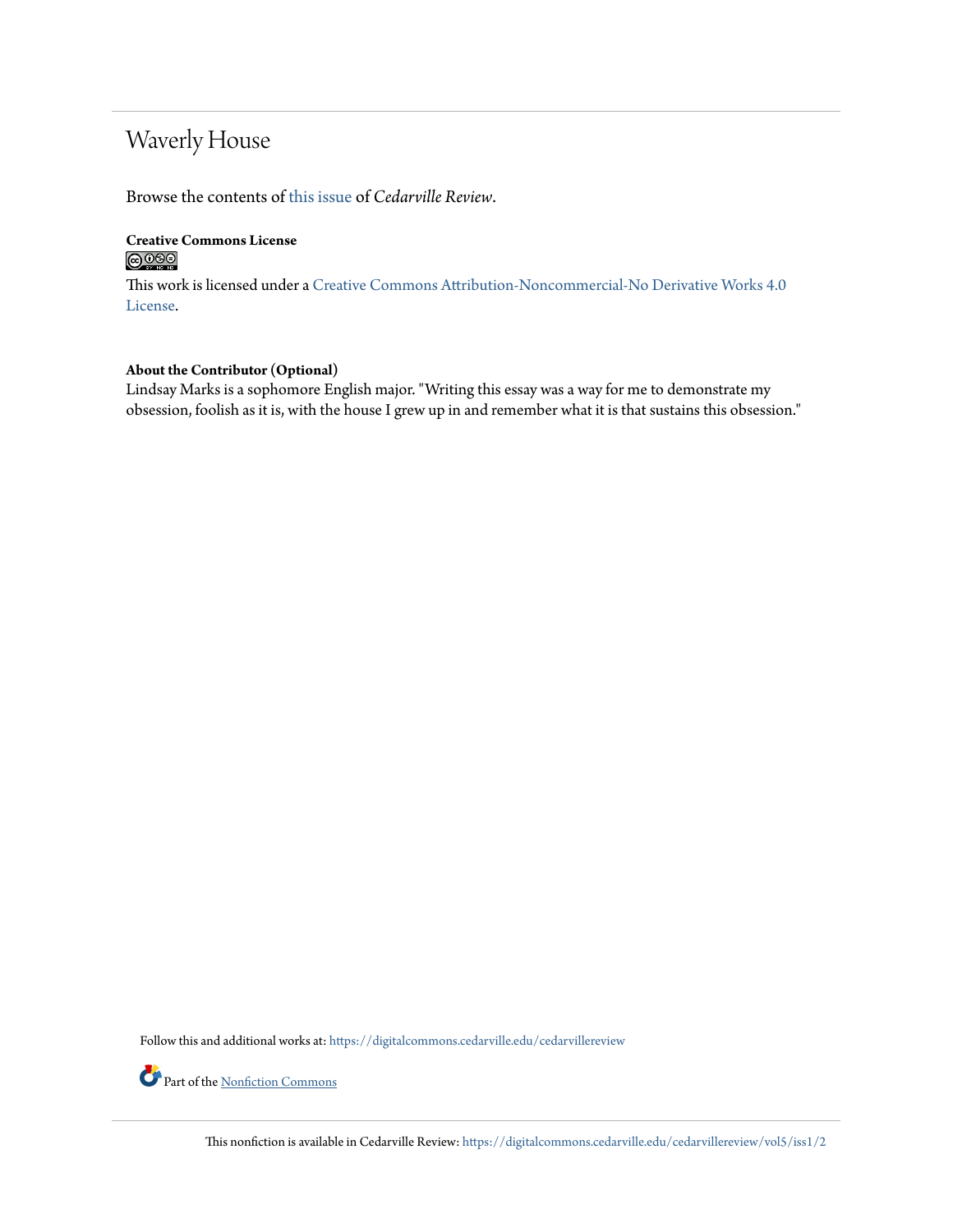### Waverly House Lindsay Marks

I visit the house like one would a gravesite, going when I can to check up on things. I do not lay flowers, only eyes. I note the changes, do what old friends do when "it's been a while," and then I drive the half-mile home. 406 Waverly is the home of my early life, the home of my beginnings, of first steps and first words and of holidays and Kool-Aid stands and t-ball. Mom and Dad bought the squatty bungalow in Royal Oak with a few years' savings, leaving them with each other, a few pilly orange couches, a record player, and a baby en route. My older brother Ryan was brought home to Waverly shortly after the move from my parents' apartment in Sterling Heights. I moved in almost exactly two and a half years later.

It was deemed a good starter home by conniving realtors who sold cheap money-pits to\_ newlyweds, most of whose white-picket hopes were crushed under the weight of property tax and babies. How much money was sunk into its makeover, I can't be sure, but I am certain that all the time and sweat and wallpaper glue were worth the returns. The Waverly house cost my parents \$40,000 in 1979 and sold (after much ado over electrical inspections) for nearly twice that thirteen years later. Thirteen years: A long time to live in a glorified refrigerator box. I now understand the smallness of our life on Waverly. We had neighbors that spoke to us (even called us by name), an unattached one-car garage that was safe to walk to the house from, a porch with rainbow-colored folding chairs, a neighbor dog named Sluggo, a fenced-in yard for our collie, trees and grass and gritty concrete. Where does that life go? What did we trade it for, or can't we remember?

Dad moved to Royal Oak, Michigan in 1952, when he was two years old. It was considered an area "on the rise" in the 50's when the idea of the subdivision was a novelty. Situated about twenty miles outside of Detroit's industrial hub, Royal Oak became a family town, a place for blue-collar dads and bee-hived moms and mischievous kids with cowlicks. My dad has now spent fifty years in this city. Half a century in the same city. I wonder, is it fear or familiarity that keeps him within a mile of his old house? Of course after that long, Dad knows things about the city and not things like "the heritage" or "the richness." He knows things like Frentz Hardware and the three generations of Frentz brothers who could tell you how to fix anything and would give you the right parts for cheap. Things like Barney's drug store (he still calls it Barney's-it has been Save-On for years), just up the street and around the corner, which stocked the essentials. Dad has watched his city sell out to a generation of latte-drinkers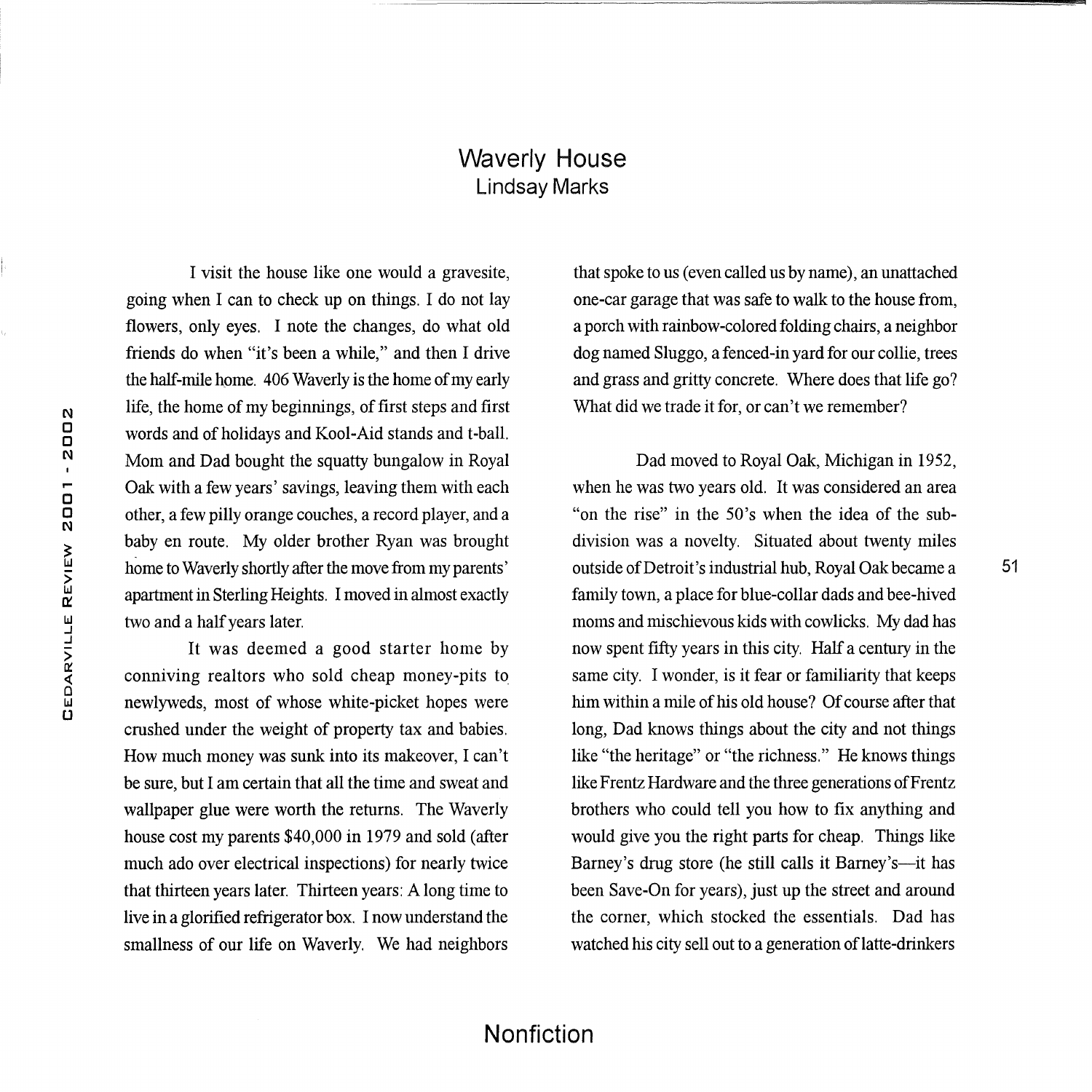#### Waverly House

who forgot or never knew that at one time the theatre played something other than "film noir." Of course, Royal Oak has become "yuppy-friendly," settling coffee shops and vintage furniture stores in every available slot up and down Main Street. Dad keeps an eye on property value and laughs to think that our family wouldn't be able to afford our present house if we were buying it now. We got here before the gold rush. I've never asked Dad what he thinks of the city now, but I think he's grateful to it for keeping his family safe and for Jimmy's Ice Cream, which hasn't changed much.

Dad never took to the Waverly housecouldn't wait to get out. It was always a thorn, an inconvenience, like a sickly relation that he didn't have the wherewithal to support. His gripes began with the stubborn fireplace, the octopus stove, the chipped barnred kitchen cabinets, the steep pitch of the roof, the cracked linoleum, the manual garage door. They *began*  there. It was too cold in the winter, too hot in the summer, too brown in fall, too damp in spring... He was right about the summer, though. He was dead on.

52

In the summer of 1988, we felt the full effects of a non-air-conditioned house. With record highs in temperature and record lows in rainfall, it was a virtual Mojave, but worse—the humidity was suffocating. Our bodies were sticky and damp and the air smelled like roasting asphalt. I dreaded sleeping that summer; the air was too stifling to keep a sheet over my head and the darkness too menacing to sleep with no sheet at all, and every night I was afraid for my life. Huge box fans sat and rattled in our windows. These fans sucked in

the air from outside-damp, sludgy air-having no success in converting the mess into cool airflow. I remember, fondly I think, taking cold baths at night and letting the fan blast me dry until the cold seeped as far into my bones as I could stand. Ryan and I would talk like Darth Vader into the fans, "Luke, I am your father." These were the perks, then, in the summer of '88. And it is these things that I let myself remember best.

I went to see the new house on Glenwood and it was brick. It stood two houses off of Woodward, an eight-lane avenue running from downtown Detroit to downtown Pontiac, a stretch of close to thirty miles flanked by rotting hotels and tacky business signs or premiere restaurants and law firms, depending on the side of town. Glenwood was practically the midpoint on the line, a twelve and a half mile road heading north. Not too high-profile (there was still the Comfort Motel on the corner), but not derelict (our neighborhood is home to the mayor), Glenwood is an escape from the bedlam. Even now, now when I should be used to it, now when I should be deaf to the noise and fearless in traffic, I am relieved to dodge onto Glenwood for asylum. I hated the new house, especially *!ts* locale, and instantly resented my parents for their choice. My excitement expired right there on the curb: there wasn't a porch and there wasn't enough grass and there wasn't a lilac tree and there wasn't a pool and there wasn't a neighbor Bill or a yelping Sluggo. This was my to be new home, the home we took seriously, the home we could really "show off." Since when did we say things like "Ah,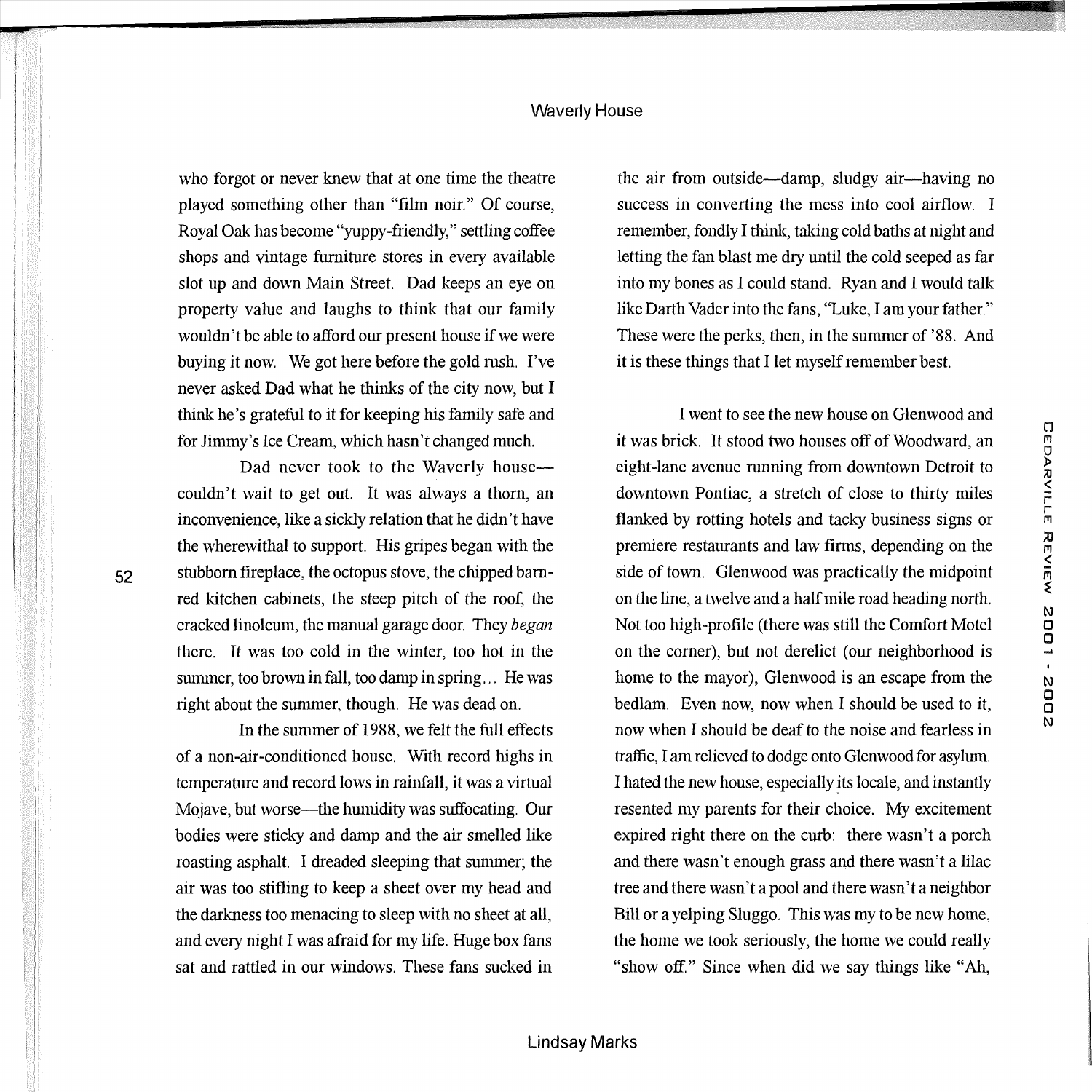watch the carpet, watch those wood floor (are your hands dirty?), oh no, don't sit there ... let's proceed to the living room." The Glenwood house reared me and shoved a rod up my back; it is where I traded childhood for adolescence, adolescence for adulthood. We also traded neighbors for strangers, a neighborhood for a highway. My parents call this a fair trade.

I had lived at Waverly for nine years when we decided it was time for the Big Leagues, time for tackling all the beautifying projects that had been unfeasible inside the Waverly house. I hardly contributed to the renovation of the new house aside from picking out curtains for my bedroom (they were pastel. .. a regret) and tearing up carpet stained from dog, cat, and bird compost never cleaned by our predecessors. I suppose the mother in that family missed the chapter in Emily Post about keeping house. The place was unlivable: filth on the walls, carpets, shudders, bathtub, ceilings, counters, curtains, mirrors. The smell of cigarettes and litter boxes (never cleaned) still seeps out in the humidity. The kitchen typified a 1970's color wheel: orange, brown, pea green, yellow. These colors were quickly replaced by neutrals: beige, cream, natural, taupe. Dad and Papa exposed the hard-wood floors previously smothered in blue shag, sanding and staining for days.

Other improvements came with time, years actually. This house, for my Mom especially, was a conquest. The Waverly renovations couldn't compare to the Glenwood overhaul. Glenwood was a Nobelworthy discovery, an undertaking of magnificent

proportions, a sickening undertaking to see what was underneath the mess. I see now how eager Mom was to outdo, overdo, and redo everything that wanted for change, since she hadn't had that chance at Waverly. With Waverly, things were kept simple, sometimes even unsightly. Our kitchen there was an eye sore with barnred cabinets and hideous linoleum, probably bought discount. But we made great grilled cheese and popcorn in that kitchen, and we could slide across the linoleum in our socks, and I could climb up on the counters to reach the peanut butter, and we could lick the cookie batter off the beaters there. At Waverly, practicality was our battle cry against an army of Ethan Allans and their rod-iron, poly-plush wonderlands of comfort and earth tones.

53

The last time I was home from college for the weekend, I swung by Waverly. I couldn't resist a visit. I see the ways trends take over and tastes and time. They've put on aluminum siding (typical) and it's yellow. Yellow, of all colors. There are new windows and I think they're dreadful, but mostly they are not mine. New windows, new paint, new steps, new shrubs, new kitchen cabinets, new front door, new brass knocker, all put there to replace me and my fingerprints and my mom's backwards style. It's amazing what one can see through windows at night; I can see in, but they can't see me. I drive by to appraise things and to make sure no one has done any damage to my house, that no one has attacked it with pastels or major reconstructive surgery. I expect someone has installed air conditioning